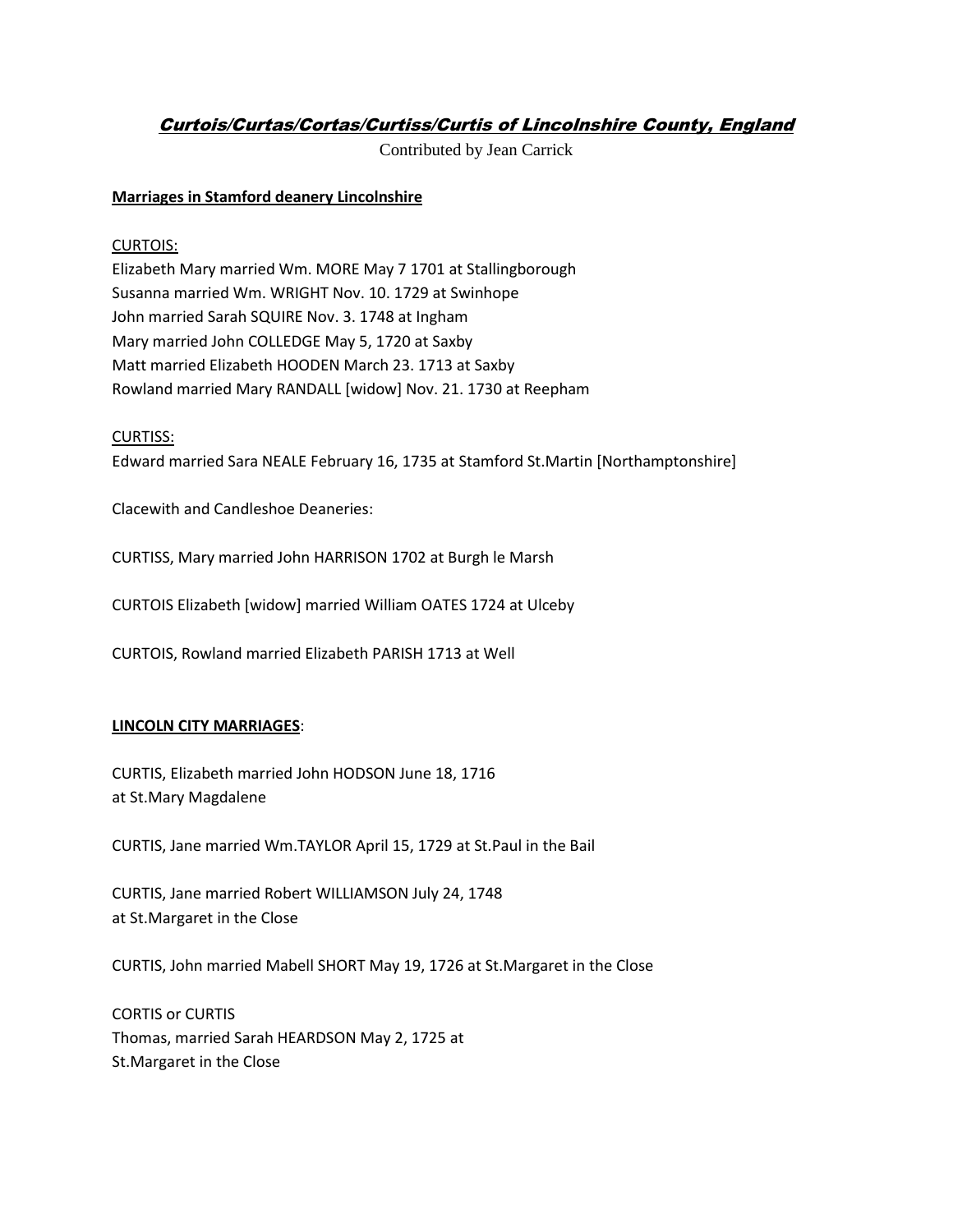CURTOIS, Ann married Thomas GARLAND March 25, 1744 at **St.Martins**

CURTOIS, John married Elizabeth ABBOT February 1, 1725 at St. Mary le Wigford

-----------------------------------------------------

## **Lincoln City Valuations 1828 for Curtois**

CURTOIS, Thomas owned a house in yard of Plumbers shops, stables etc. somewhere near High Street West, River Witham North, Elder Lane East in Parish of St.Mary le Wigford and the Cornhill South.

Rated at 5 pounds sterling per annum.

CURTOIS, Jane [widow] lived in a house owned by Jared HEWSON on South Bank, Witham. Parish St.Benedicts

rated at 8pounds 10 shillings sterling per annum.

CURTOIS, Ann [own house] at 17 Bull Ring Terrace, in parish of St.Michael on the Mount. rated at 13pounds and ten shillings sterling per annum

CURTOIS, Thomas rented a house, owned by Mary WILLSON near Newport Gate and The Castle Tavern. rated at 4 pounds sterling per annum.

CURTOIS, George rented half a garden owned by Baronet Brummits Hews rated at 2pounds and ten shillings sterling.

Boundary 8, Northgate South and West, Church Lane North, Nettleham Road East.

CURTOIS, Charles rented house with very small garden owned by Henry ELVIDGE in parish of St.Peter at Gowts. rated at 5pounds and 15 shillings sterling per annum.

CURTOIS, John owned small workshop [used by Wm. BARNES] in Parish of St.Swithin. Boundary 17, New Road and Silver Street East and South, Chequer Lane West and Clasket Gate North. rated at 1pounds and ten shillings sterling per annum.

CURTOIS, Mary owned and used a house near Bulls Head Tavern rated at 23pounds sterling per annum also owned 3 workshops, unnocupied. rated at 3pounds sterling per annum.

also house occupied by Frances CURTOIS [widow] rated at 7pounds sterling per annum

also house occupied by Jane POWELL rated at 7pounds sterling [Jane appealed to be relieved of rates due to poverty].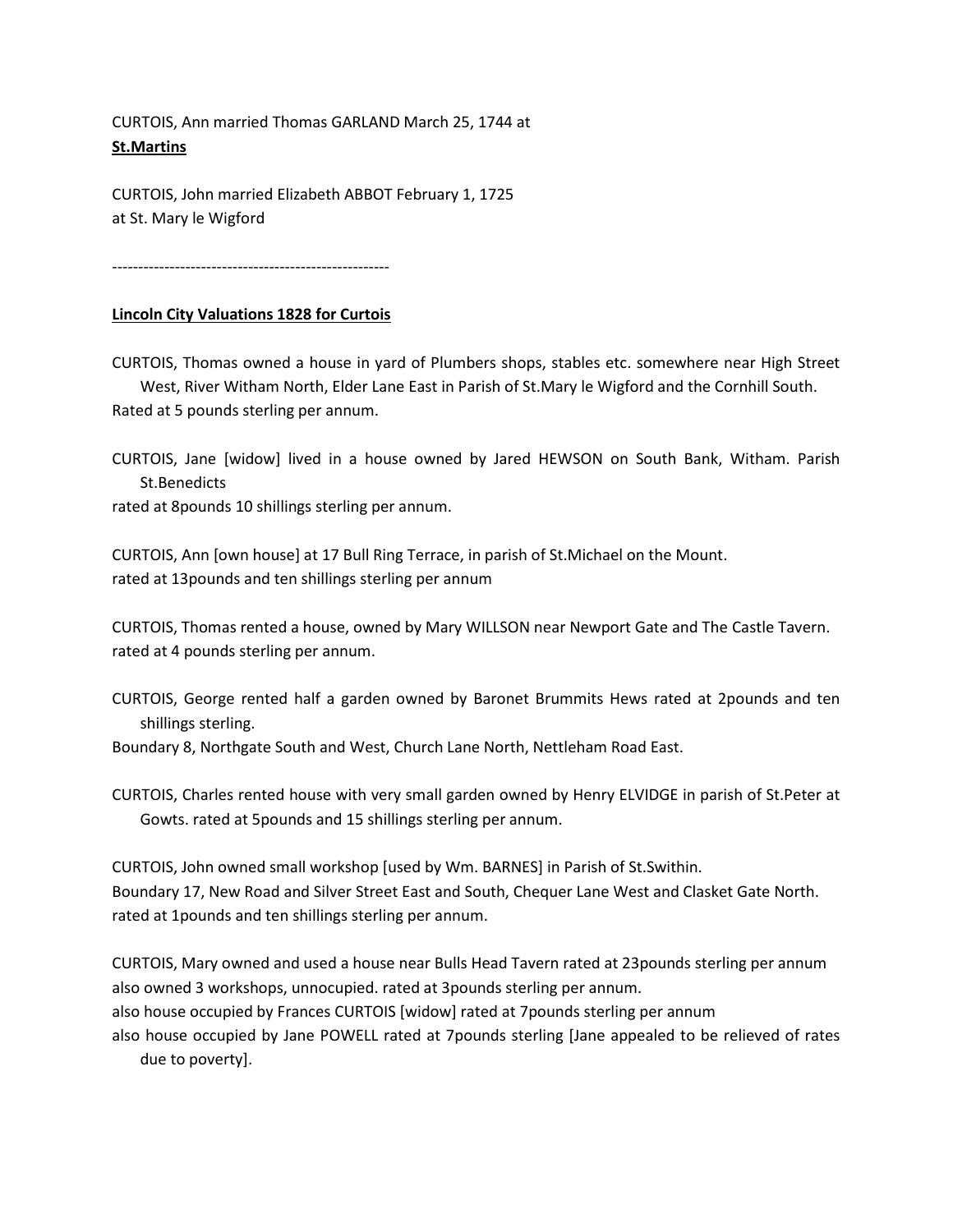CURTOIS, Mary owned 4 houses on South side Clasket Gate occupied by John ASKWITH, John DIMOLINE, Jane KEW and Thomas PERCIVAL.

CURTOIS, Charles [late] Trustees. Upholsterers shop, House, workshop, yard etc. occupied by James REYNOLDS rated at 31pounds sterling per annum

also house and small garden occupied by F.A.SAYLES rated at 22pounds sterling per annum.

CURTOIS, John owned Paddock and stable used by Wm. WRIGHT, rated at 6pounds sterling per annum. Boundary 19 Clasket Gate South, Chequer Gate West, Grantham Lane North and Danes Gate East.

-----------------------------------------------------

#### **List of Marriages 1700-1753 in Horncastle Deanery**

#### CURTIS;

John married Jane BRADLEY July 9, 1728 at Hammeringham John married Mary SAMPSON April 11, 1708 Horncastle Dinah married James GREENFIELD July 6, 1745 at Kirkstead Eleanor marr. William HAYES Feb. 19,1740 at Little Toynton Elizabeth marr. Lawrence BLOW June 8, 1731 at Langton John marr. Dinah PALMER November 14, 1736 at Coningsby John marr. Mary BONNER Nov. 14, 1752 at Stixwould Mary marr. Edward Ghest Sept. 26, 1721 at Benniworth Mary marr. Francis EDWARDS mAY 9, 1740 at Goltho Mary marr. Thomas RICHARDSON M<ay 8, 1712 at Kirkby on Bain Richard marr. Sarah SHERRING July 26, 1720 at Haltham Richard marr. Mary CHATTERTON April 9, 1744 at Roughton Susanna marr. Francis BURTON June 9, 1723 at Tattershall Thomas marr. Ellen WOOD mAY 30, 1708 at Scamblesby Thomas marr. Catherine COPPING May 4, 1712 at Scamblesby Elizabeth marr. Matthew TASKER [widower] April 11, 1725 at Horncastle Jonathan marr. Mary SOWDEN April 7, 1706 at Benniworth Alice marr. Richard CRAMPTON Feb. 17, 1708 at Horncastle Edward married Elizabeth STEPHENSON October 20, 1731 at Benniworth John marr. Jane WEST March 16, 1721 at Belchford John married Mary ROBINSON [widow] March 4, 1717 at Wragby Mary marr. John TROUT May 1, 1732 at Fulletby Rebecca marr. John COUPLAND Feb. 2, 1719 at Fulletby Robert marr. Ann GLOVER April 29, 1714 at Litle Toynton Thomas marr. Mary HUGGENS May 3, 1734 at Goltho Jane marr. Nicholas GELL Sept. 23, 1707 at Wragby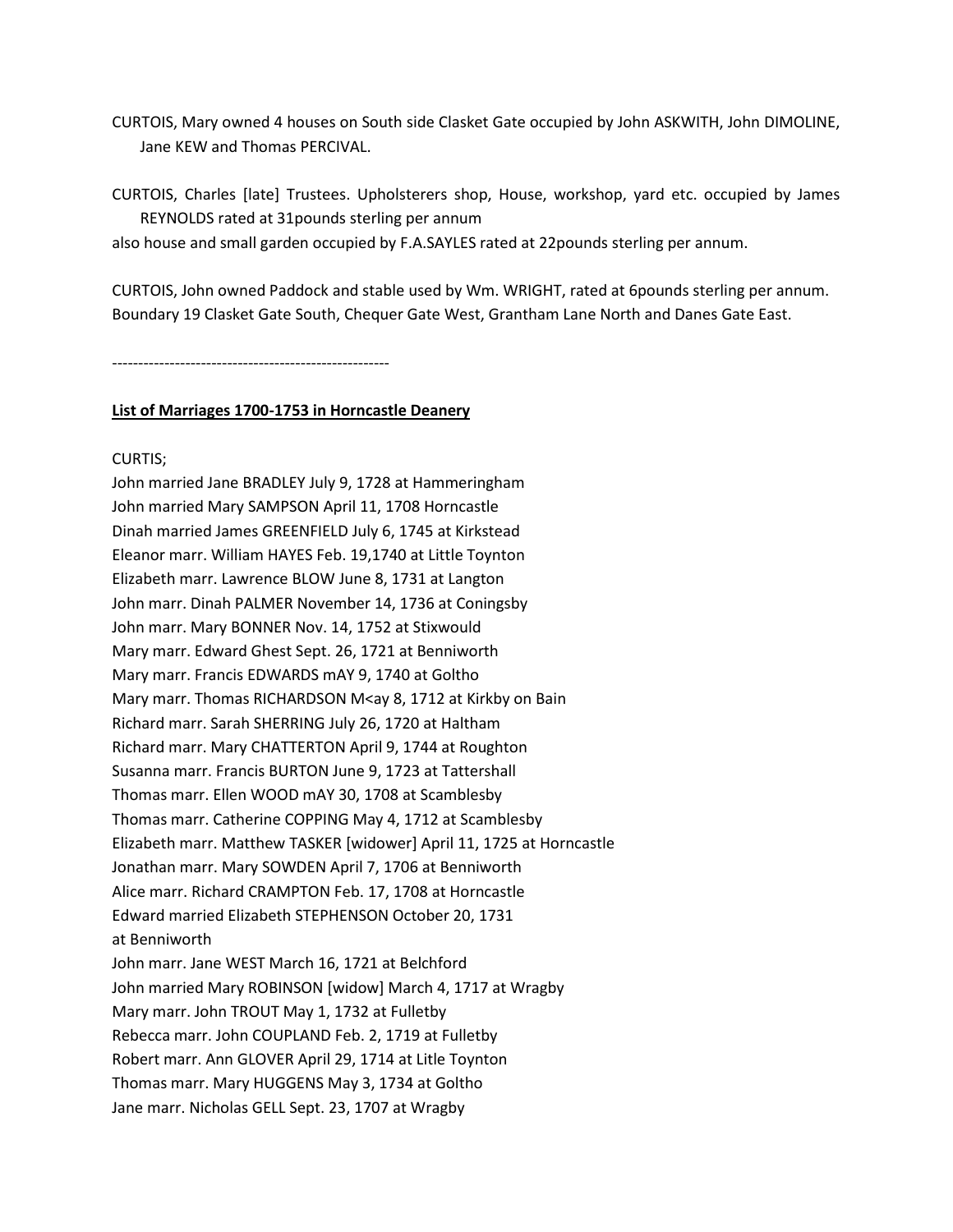## **HOGSTHORPE, Lincolnshire**

## Marriages:

Daniel FINCH and Mary CURTIS [by banns[ 27.1.1767 James WILKINSON [A farmer of Well, Lincs.] and Elizabeth CURTIS [by licence] 26.10.1769 Robert CURTIS and Elizabeth RIGGALL [by banns] 21.6.1777 [witness John HENEAGE] William GILSON [of Willoughby,Lincs.] and Elizabeth CURTIS [by banns] 8.4.1805 William JOHNSON and Widow CURTIS [?] October 1752 Edward TRUEBLOOD and Frances CURTIS 6.4.1824

#### Baptisms:

Robert son of Robert and Frances CORTAS 7.3.1745 Robert son of Robert and Elizabeth CURTIS 3.9.1777 Paul son of " " 21.11.1782; buried 13.2.1803 [19 years] Frances daughter of Robert and Elizabeth CURTIS; 8.9.1784 Frances CURTIS about 1800 [? parents]

## **AUTHORPE, Lincs.**

## Marriages:

George WHITWORTH [Yeoman of Authorpe] and Mary CURTIS Feb 11. 1777

#### Baptisms

Children of Benjamin CURTIS and Mary [nee ROBINSON] married 10.4.1782 in Mumby, Lincolnshire.

Bridget bapt. 18.1.1784 George 19.3.1786 Joseph 4.7.1788 Edward Robinson 27.11.1791 died 18.9.1808,London William 7.7.1793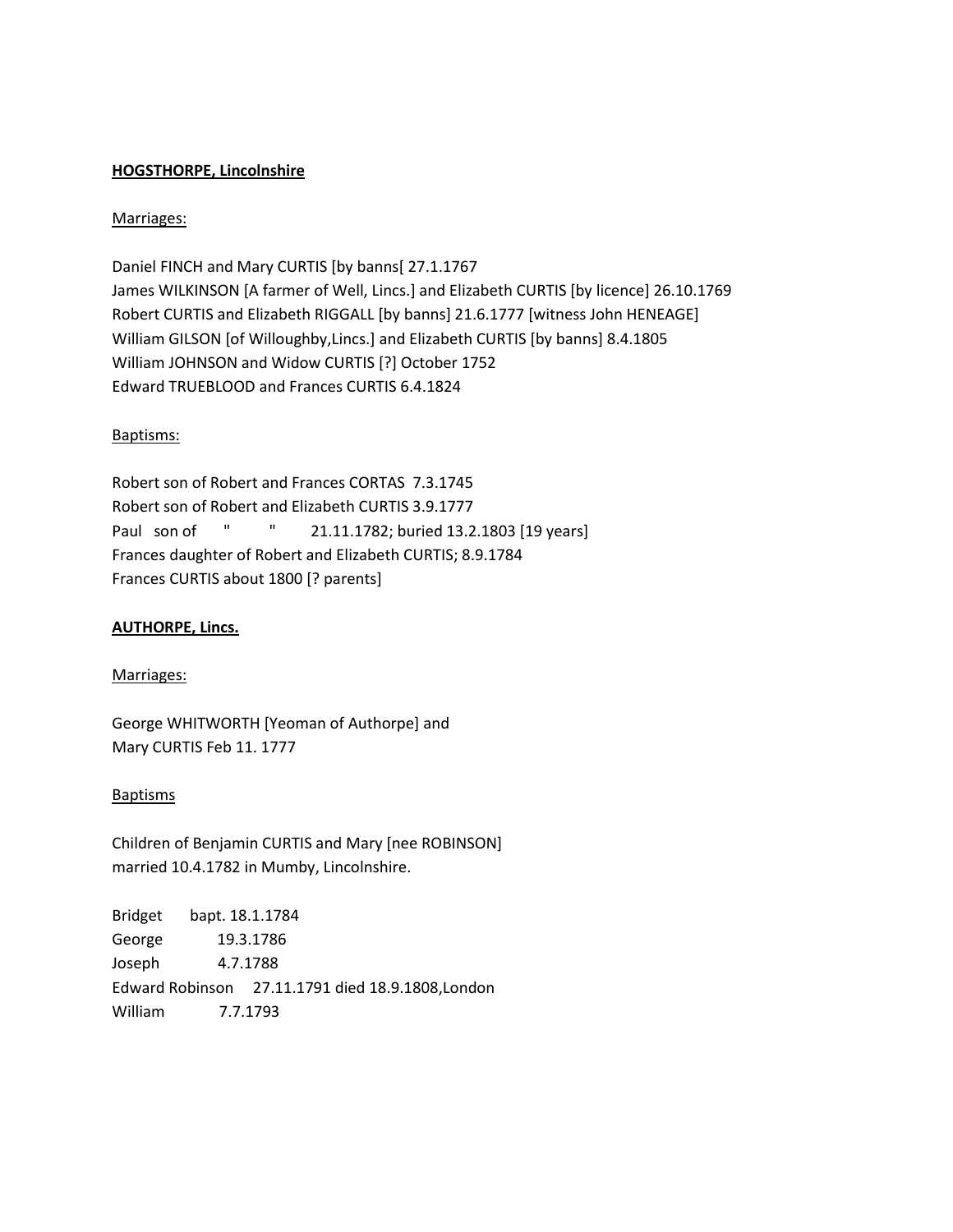#### **MUCKTON, Lincolnshire**

#### Marriages:

George BOULTON and Elizabeth CURTIS 27 May 1798 Witnesses John CORTAS and John DUCKIT

William DUCKIT [a widower] Farmer of Fulstow,Lincs. and Ann CURTIS [Father.Benjamin CURTIS] 5 Aug.1803

#### **Saltfleetby St.Peters, Lincs.**

Benjamin, son of John and Ann CURTIS bapt.10.3.1777; buried Jan 7.1797 Elizabeth bapt. Jan 18, 1780 Ann Sept 1, 1782 Mary July 2, 1787 died July 2, 1802

Burials: John CURTIS April 30, 1802 John CORTAS February 8, 1804 John CURTAS [an infant] December 30, 1804

Marriages: John ARBUS and Elizabeth CORTAS 26.6.1767 Joseph CORTUS and Mary DARNELL 7.mAY 1778 WITNESSES Eliz.CURTIS and Chris. DARNELL John COUPLAND and Rebecca CURTOIS Feb 2, 1712

#### **FULLETBY, Lincolnshire**

#### Baptisms:

John son of John and Mabel CURTOIS Oct. 17, 1729 Joseph son of Thomas and Hannah CURTOIS Feb 18,1730 Benjamin son of John and Rebecca CURTOIS Feb 4,1732 Elizabeth daug. of " " Jan 20, 1734 Mary daug. of John and Mary CURTOIS Feb 12, 1738 Elizabeth daug. of John and Sarah CURTIS Oct.24.1738